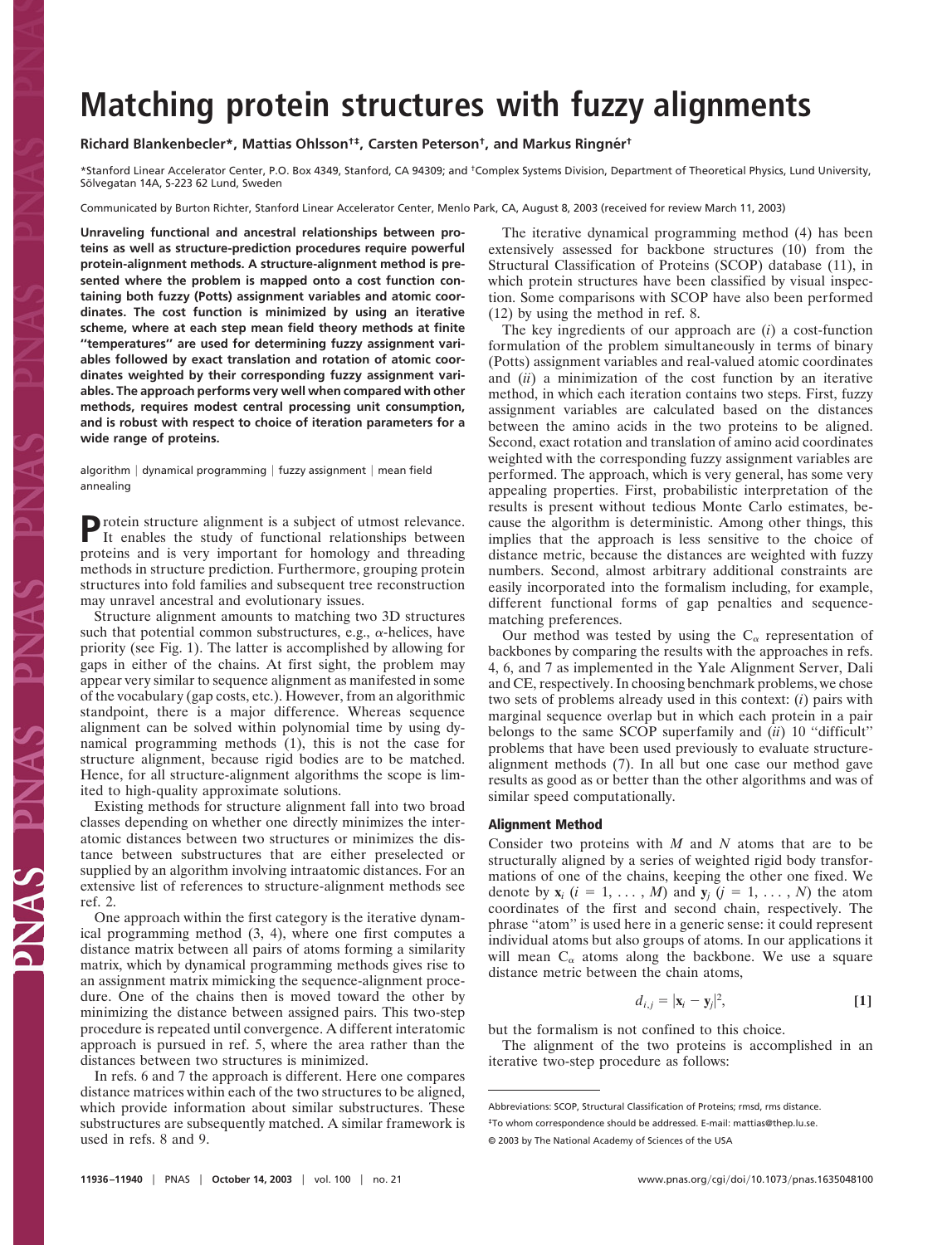

**Fig. 1.** An example of pairwise structure alignment. The two proteins 1ECD (*Upper Left*) and 1MBD (*Upper Right*) are to be structurally matched to each other. (*Lower*) The resulting alignment by using our algorithm. The proteins are in the backbone representation.

- Calculation of a fuzzy assignment matrix  $W$ , where element  $W_{i,j} \in [0, 1]$  is the probability that atom *i* in the first chain is matched to atom *j* in the second.
- Rigid body transformation of one of the chains by using fixed *W*.

We will start by describing the latter part.

**Weighted Transformations.** The objective of the rigid body transformation of one of the chains is to minimize the distance between the matched elements of the two chains. Let **x***<sup>i</sup>* be the coordinates of the translated and rotated protein, i.e.,  $\mathbf{x}'_i = \mathbf{a} + \mathbf{b}$ *R* **x***i*. Based on the fuzzy assignment matrix *W* we determine the translation vector **a** and the rotation matrix *R* at each iteration by minimizing the chain error function at fixed **y***<sup>j</sup>*

$$
E_{\text{chain}} = \sum_{i=1}^{M} \sum_{j=1}^{N} W_{i,j} (\mathbf{a} + R\mathbf{x}_i - \mathbf{y}_j)^2.
$$
 [2]

This minimization problem can be solved exactly with closedform expressions for  $\Re$  and **a** that minimizes  $E_{\text{chain}}(13)$ . It should be noted that this solution is rotationally invariant (independent of *R*) for the special case when the atoms in the two chains match each other with the same weight, i.e., when  $W_{i,j}$  is constant for all *i* and *j*.

**Global Sequence Alignment.** Structure alignment of two proteins by using a fixed distance measure between the atoms in the two chains is closely related to global sequence alignment of proteins. The latter is conveniently solved by using the Needleman– Wunsch algorithm (1). In fact, our approach to structure alignment is based on the Needleman–Wunsch algorithm but augmented to produce a fuzzy assignment matrix. The fuzziness is controlled by a parameter that is not held constant during the iterative procedure.

We next rephrase the Needleman–Wunsch algorithm in an



**Fig. 2.** Aligning two chains. (*Left*) Alignment matrix for an alignment between the two chains  $X = (X_1, X_2, \ldots, X_M)$  and  $Y = (Y_1, Y_2, \ldots, Y_N)$ . (*Right*) Unit vectors connecting to the three possible predecessors to a dot (*i*, *j*).

implementation that will allow for a straightforward introduction of our approach. Let  $X = (X_1, X_2, \ldots, X_M)$  and  $Y = (Y_1, Y_2, \ldots, Y_M)$  $\ldots$ ,  $Y_N$ ) denote the two chains containing M and N residues in a dot-matrix representation, respectively. Every possible alignment of the two chains (not including permutations of atoms in a chain) can be represented as a directed path on the  $(M + 1) \times$  $(N + 1)$  alignment matrix (Fig. 2 *Left*). Each dot  $(i, j)$  has, excluding obvious boundary restrictions, three possible predecessors along the alignment path, which are denoted by  $k = 1$ , 2, and 3 (Fig. 2 *Right*).

The alignment cost  $\mathcal{D}_i$  for the optimal alignment of subchains  $(X_1, X_2, \ldots, X_i)$  and  $(Y_1, Y_2, \ldots, Y_i)$  is given by

$$
\mathcal{D}_{i,j} = \min_k \{ \tilde{\mathcal{D}}_{i,j;\,k} \},\tag{3}
$$

where  $\tilde{\mathcal{D}}_{i,j; k}$  is the alignment cost if the alignment path is forced to pass through the preceding node given by *k* and is calculated by using the recursive relation

$$
\tilde{\mathcal{D}}_{i,j; k=1} = \min_{1 \le l \le j} \{ \mathcal{D}_{i,j-l} + \alpha(l) \},
$$
\n
$$
\tilde{\mathcal{D}}_{i,j; k=2} = \mathcal{D}_{i-1,j-1} + d_{i,j},
$$
\n
$$
\tilde{\mathcal{D}}_{i,j; k=3} = \min_{1 \le l \le i} \{ \mathcal{D}_{i-l,j} + \alpha(l) \},
$$
\n[4]

where  $\alpha(k)$  is the gap penalty for a gap of length *k*. Computing  $D_{M,N}$  by using Eqs. **3** and **4** yields the cost for the optimal alignment of the two chains. In this formulation we use costs rather than scores, because the objective is to minimize the distance between matched atoms.

To obtain the actual optimal alignment path one records, for each node  $(i, j)$ , which of the three  $\mathcal{D}_{i,j; k}$  in Eq. 3 achieved the lowest cost. This information is stored in the binary decision variables  $s_{i,j}$ ; *k* such that

$$
s_{i,j;k} = \begin{cases} 1 & \text{if } \tilde{\mathcal{D}}_{i,j;k} = \min_{k'} \{ \tilde{\mathcal{D}}_{i,j;k'} \} \\ 0 & \text{otherwise} \end{cases}
$$
 [5]

Using  $s_{i,j}$ ; *k*, we rewrite Eq. 3 as

$$
\mathcal{D}_{i,j} = \sum_{k} s_{i,j;k} \tilde{\mathcal{D}}_{i,j;k}.
$$
 [6]

There are obvious boundary conditions on the first row and column of the alignment matrix that make  $s_{i,i,k}$  constant (0 or 1) on these boundaries.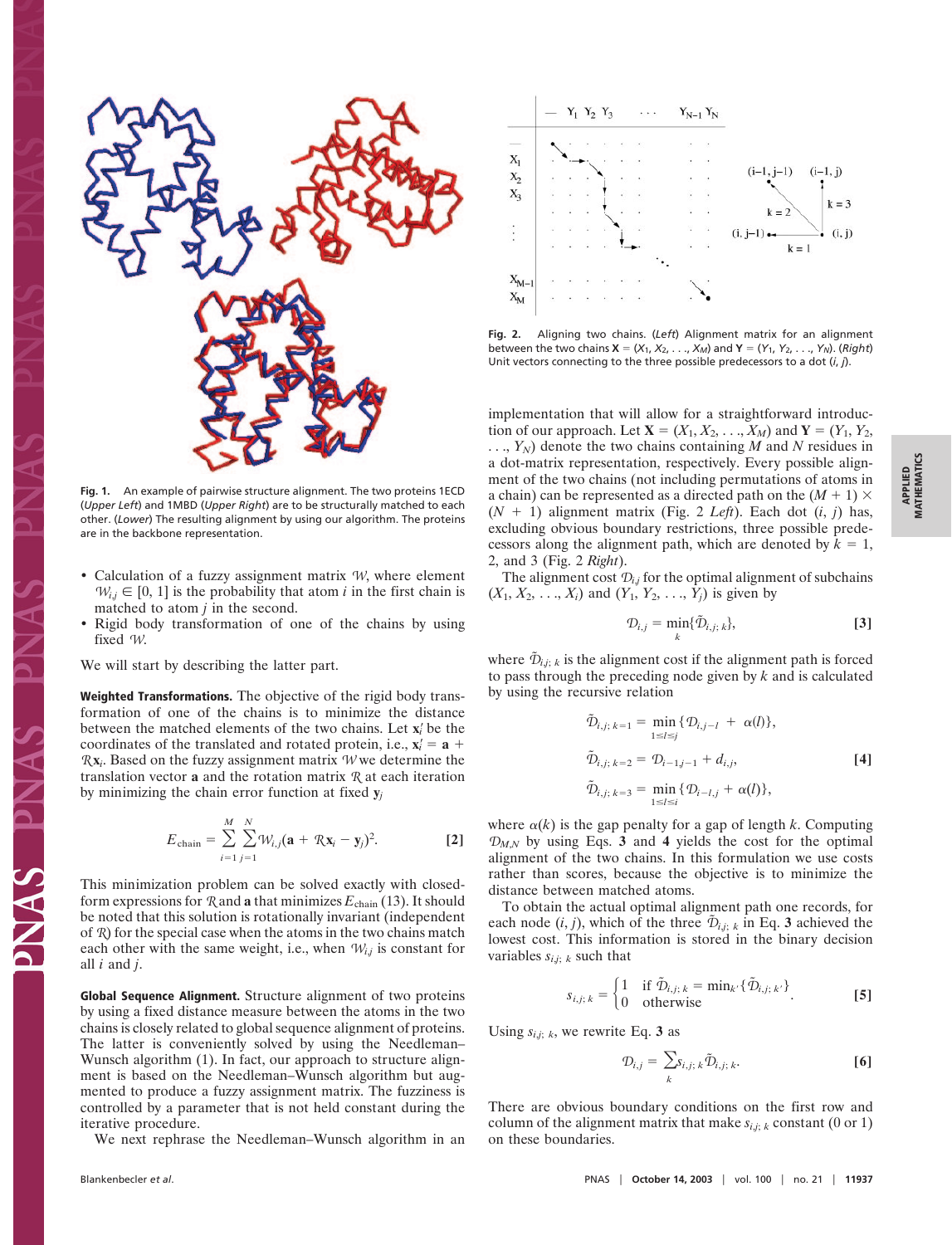**Introducing Fuzzy Alignment Paths.** We next introduce fuzzy alignment paths that will finally lead to a fuzzy assignment matrix. The above introduction of  $s_{i,j; k}$  means that we have strictly binary "winner-takes-all" variables; only one alignment path is allowed, the optimal path. We now replace the binary variable  $s_{i,j; k}$  by the continuous variable  $v_{i,j;k}$ , with the property that  $\Sigma_k v_{i,j;k} = 1$  (14). This allows for the interpretation that  $v_{i,j}$ ;  $k$  is a probability that an optimal alignment path that passes through (*i*, *j*) also passes through the preceding node specified by *k*. The replacement

$$
s_{i,j;\,k} \rightarrow v_{i,j;\,k} = \frac{e^{-\tilde{\mathcal{D}}_{ij;k}/T}}{\sum_{k'} e^{-\tilde{\mathcal{D}}_{ij;k}/T}}
$$
 [7]

can be viewed as a soft implementation of the ''min'' function in Eq. **3** where the parameter  $T > 0$  controls the fuzziness. For large *T*, almost all paths are equally probable, and in the limit  $T \rightarrow 0$ , the original Needleman–Wunsch algorithm is recovered.

In what follows, we will restrict ourselves to position dependent linear gap penalties of the type

$$
\lambda_a^{(n)} + (l-1)\lambda_{\text{ext}}.\tag{8}
$$

Here,  $\lambda_a^{(n)}$  is the penalty for matching atom *a* in chain *n* to a gap,  $\lambda_{\text{ext}}$  is the extension penalty, and *l* is the gap length. Eqs. 3 and **4** now can be expressed in terms of  $v_{i,j}$ ;  $k$ ,  $\lambda_a^{(n)}$ , and  $\lambda_{\text{ext}}$ 

$$
\tilde{\mathcal{D}}_{i,j; 1} = \mathcal{D}_{i,j-1} + \lambda_j^{(2)} (1 - \nu_{i,j-1; 1}) + \lambda_{\text{ext}} \nu_{i,j-1; 1},
$$
  
\n
$$
\tilde{\mathcal{D}}_{i,j; 2} = \mathcal{D}_{i-1,j-1} + d_{i,j},
$$
\n[9]  
\n
$$
\tilde{\mathcal{D}}_{i,j; 3} = \mathcal{D}_{i-1,j} + \lambda_i^{(1)} (1 - \nu_{i-1,j; 3}) + \lambda_{\text{ext}} \nu_{i-1,j; 3}
$$

and finally the optimal alignment cost at node  $(i, j)$ ,

$$
\mathcal{D}_{i,j} = \sum_{k} \nu_{i,j;k} \tilde{\mathcal{D}}_{i,j;k}.
$$
 [10]

**Obtaining an Assignment Matrix.** From the probabilities  $v_{i,j; k}$  it is straightforward to calculate  $P_{i,j}$ ; the probability that node  $(i, j)$  is part of the optimal path. This quantity can be calculated with a similar recursive relation as for  $\mathcal{D}_{i,j}$ . With the obvious initial value  $P_{M,N} = 1$  one has

$$
P_{i,j} = v_{i,j+1;1} P_{i,j+1} + v_{i+1,j+1;2} P_{i+1,j+1} + v_{i+1,j;3} P_{i+1,j}.
$$
\n[11]

By construction this leads to the necessary condition  $P_{0,0} = 1$ . Finally, a fuzzy assignment matrix can now be calculated by means of  $P_{i,j}$  and  $v_{i,j;2}$ ,

$$
\mathcal{W}_{i,j} = P_{i,j} v_{i,j;2}.\tag{12}
$$

In other words, the probability for matching atom *i* in the first chain and atom *j* in the second chain is the product of the probability that (*i*, *j*) is part of the optimal path and the probability that this pair is locally matched.

**Summary of the Algorithm.** As stated in the beginning, the pairwise structure alignment of two proteins is accomplished by iteratively computing a fuzzy assignment matrix (Eq. **12**) and minimizing distances between matched atoms of the two chains (Eq. **2**). The *T* parameter that controls the degree of fuzziness of the assignment matrix is annealed during the iterative procedure from a large value to a small value, which ensures the necessary transition from a fuzzy assignment matrix to a binary one where uniquely matched atoms are identified. The algorithmic steps are shown in Fig. 4, which is published as supporting information on the PNAS web site, www.pnas.org.

**Relation to Mean Field Annealing.** We recognize the similarity of the  $v_{i,j;k}$  variables (Eq. 7) to Potts variables frequently occurring in mean field annealing algorithms. A suitable starting point for the assignment problem is given by Eq. **6**, where the binary variable  $s_{i,j}$ ;  $k$  encodes one of three possible directions for each lattice point  $(i, j)$ . The smallest local energy  $\tilde{\mathcal{D}}_{i,j; k}$  defines the optimal direction *k*. Now, the mean field version of Eq. **6** is obtained by replacing  $s_{i,j; k}$  with its thermal average  $v_{i,j; k}$  in the mean field approximation given by Eq. 7. By definition,  $\Sigma_k v_{i,j}$ ;  $k = 1$ , which allows for a probability interpretation of  $v_{i,j;k}$ . This interpretation is exploited in the definition of the fuzzy assignment matrix (Eq. **12**), which in turn is used for the rigid body transformations defined by the minimum of Eq. **2**. Thus, no mean field approximation of the entire minimization problem is used.

By introducing continuous  $v_{i,j;k}$  variables that can evolve in a space not accessible by the original discrete ones, we introduce an (infinitely large) set of possible alignments between the two proteins. When  $T \to 0$ , the original discrete set of possible alignments is recovered. The annealing procedure is thus a way of producing intermediate (fuzzy) alignments as an efficient pathway to finding the optimal structure alignment of two proteins.

**Side Chains.** It is difficult to align proteins that consist of strands by using only  $C_{\alpha}$  coordinates. Strands in the two proteins are often matched satisfyingly to one another, whereas the individual atoms are aligned such that one strand is translated with respect to the other. The generality of our method makes it straightforward to address this problem by extending the method to handle more detailed chain representations, e.g., side-chain orientation. The angle between two side chains can be used to construct a suitable distance measure for the two side chains (4). This distance then is added to the distance between the corresponding  $C_{\alpha}$  atoms; e.g.,

$$
d_{i,j} \rightarrow d_{i,j} + \beta (1 - \cos(\mathcal{B}))^2
$$
 [13]

where  $\beta$  is a constant and  $\beta$  is the angle between the two side chains.

**Similar Approaches.** Our approach has strong similarities to that in refs. 3 and 4. However, there are two major differences. (*i*) A scoring procedure is used in refs. 3 and 4, whereas in our approach a cost is minimized, mainly affecting the way gaps are treated. (*ii*) We compute a fuzzy assignment matrix and minimize distances between atoms based on this matrix, which is different from refs. 3 and 4 where a binary assignment matrix is used.

In the field of 3D point matching in computer vision one can find similarities with the algorithm in ref. 15.

## **Results and Discussion**

To test the quality of our alignment algorithm, we compared alignments of protein pairs with results from other automatic procedures. For many of the tested pairs, each protein belongs to the same SCOP superfamily. Here, the goal was not a full investigation of all families but rather to explore a limited set with representative variation. Pairs were picked both from the SCOP families investigated in ref. 10 and the structures studied in ref. 7. Our choice of pairs was essentially based on two criteria. First, the pairs should include diverse structures. Second, we selected pairs according to how hard the structural similarities have been considered to find. In ref. 10 some families are considered to be very easy, easy, and difficult to align, and we included pairs from all these categories. In addition, we selected 10 of the most difficult pairs from the benchmark developed by Fischer *et al.* (16) to assess the performance of fold recognition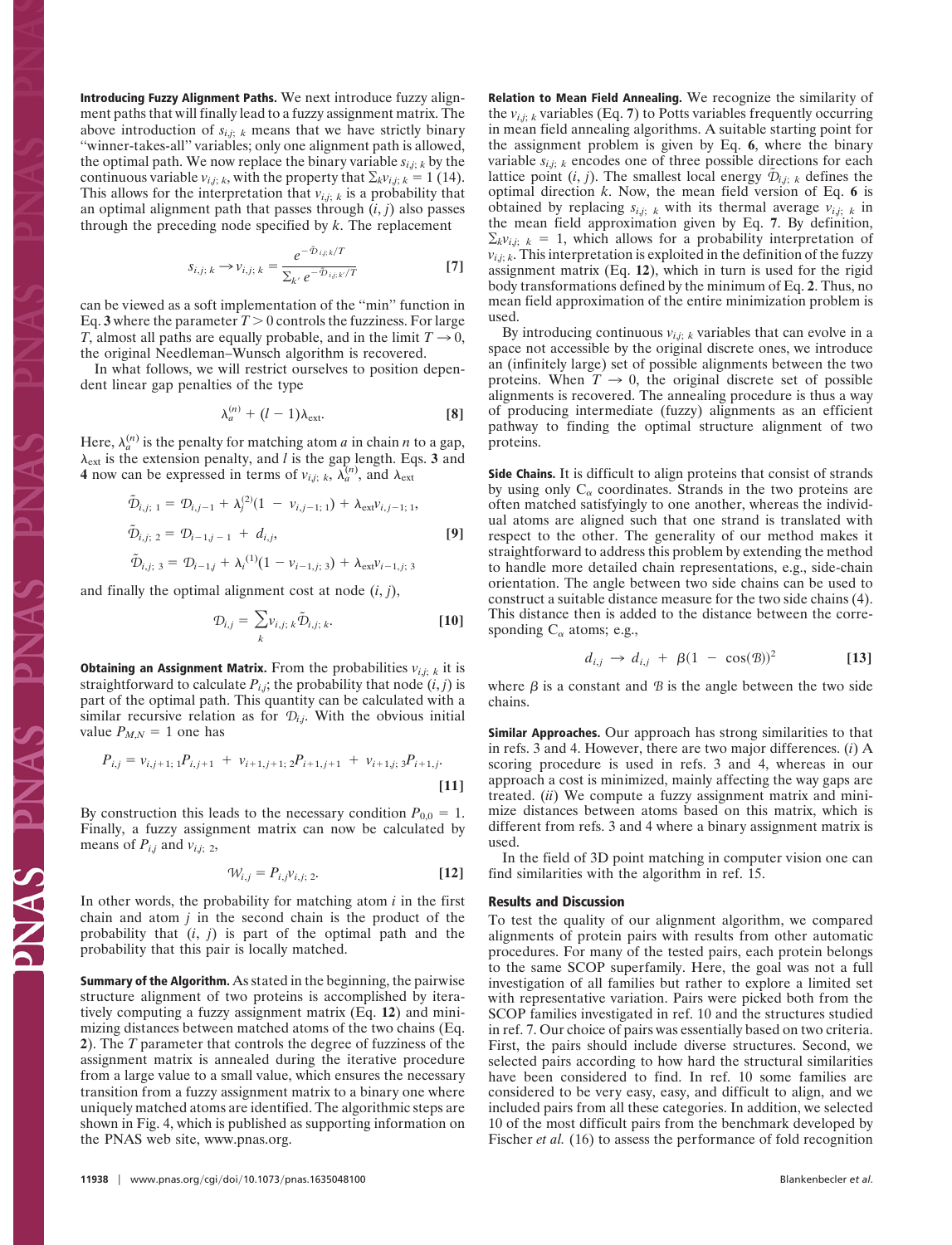methods that seek to align a protein sequence to a 3D structure. Their benchmark consists of a set of protein sequences matched by superposition to known structures. This set covers a wide range of protein families and includes matching proteins with insignificant sequence similarity. These 10 difficult structures have been used previously to evaluate structure-alignment methods (7).

We compared our results with the Yale Alignment Server (http://bioinfo.mbb.yale.edu/align), Dali (www.ebi.ac.uk/dali), and CE (http://cl.sdsc.edu/ce/ce\_align.html). The Yale server applies postprocessing to its alignments by removing aligned atoms with large distances between them in an iterative manner subject to a termination criteria. A similar procedure of course is possible in our approach, but we have chosen at this stage to keep the algorithm simple and not apply any postprocessing.

We denote proteins by their Protein Data Bank (PDB, www.rcsb.org/pdb) (17) identifiers. In the case of multichain or domain proteins, we restricted our alignments to chains or parts of chains, denoted by their SCOP domain labels.

Our algorithm contains parameters of two types: one set of algorithm-specific parameters and one set related to gap penalties. For the results presented here, all algorithm-specific parameters were set by using a training set that consisted of 10 randomly selected pairs from the full data set (see Table 1, which is published as supporting information on the PNAS web site). The parameters used for the gap penalties were chosen to give alignments in which the number of aligned atoms were comparable to the other methods. Once all the parameters were set, we used these parameter settings for all pairs in the data set (see Table 2, which is published as supporting information on the PNAS web site).

A summary of the results for all the protein pairs in terms of the rms distance (rmsd), between aligned atoms, and the number of aligned atoms (*N*) is shown in Table 1. It is clear that our algorithm performs very well in comparisons with the other methods and generally produced alignments with lower or equal rmsd. An exception is 1CRL-1EDE, for which our method failed to find a good alignment. In general, Dali performed worse than CE and our method in terms of rmsd and *N*. However, one must keep in mind that it is not straightforward to assess alignment algorithms in terms of rmsd and *N*, because there are no obvious figure of merits. In particular, the postprocessing applied by the Yale server typically results in alignments with lower *N* as compared with the other methods. To investigate the dependence between rmsd and *N* and allow for a better evaluation of our method, we ran our algorithm with varying sizes of the gap penalty parameter for many of the pairs where the alignment methods gave different *N*. For each of these pairs, we found that our algorithm, for identical *N*, typically resulted in a lower rmsd than the other algorithms (Fig. 3).

One can also investigate the quality of alignments by comparing them to manual alignments from the literature. This was done in ref. 10, and the conclusion was that an automatic procedure using only  $C_{\alpha}$  atoms works in general, but proteins that contain only strands, such as some immunoglobulins, were problematic. We aligned the domain 7FABl2 with the chain 1REIa and got a competitive alignment in terms of low rmsd and large *N* (Fig. 3). However, if we look at amino acid pairs considered important in the manual alignments, the results are worse. The manual ''gold-standard'' alignment of these proteins contains seven core regions consisting of a total of 36 amino acid pairs (18). Looking at our alignment in detail we found that only

**Fig. 3.** Alignment results for a set of protein pairs in terms of rmsd and number of aligned atoms (*N*). The results from Yale (red circles), Dali (green squares), CE (blue diamonds), and our method (black asterisks) are plotted. For comparison, different rmsd–*N* pairs for our algorithm, obtained by varying the size of the gap penalty parameter, are shown (solid lines). Our method gives the largest improvements compared to the others for protein pairs from the 10 difficult structures (protein pairs marked with asterisks).

three of the seven core regions and 19 of the 36 amino acid pairs were aligned correctly. CE and Yale both failed to align any of the core amino acid pairs correctly, whereas Dali aligned five of the seven core regions correctly (27 of 36 amino acid pairs). By modifying the Yale approach to include variable gap costs and take side-chain orientation into account, six core regions could be aligned correctly (10). Therefore, we included side-chain orientation [with  $\beta = 0.005$  (see Eq. 13) and all other parameters unchanged], which improved our results, and we got five of seven core regions aligned correctly (25 of 36 amino acid pairs).

Some alignment algorithms are designed to be fast, at the potential expense of accurate alignment of core amino acids, to allow for structural comparisons of all pairs of proteins in large protein databases. In these methods, the protein structures are initially reduced to their secondary structures, and these are subsequently aligned (8, 9). Interesting candidate protein pairs then can be evaluated in more detail. Our method was designed to provide accurate alignments at the amino acid level. Nevertheless, our algorithm is relatively fast. It is implemented in C, scales proportional to the chain lengths squared, and on the average requires a few seconds on a Pentium 4 2-GHz personal computer.

In summary, we developed an efficient approach to structure alignment. It was tested by using a wide variety of proteins and protein structures. We used a subset of the protein pairs to tune the parameters of the algorithm and found that, by using these parameter settings, the method produced very robust results for all pairs tested. The results were better than or equal to the other methods tested except in one case for which we failed to get a good alignment. In addition to very good performance, our approach has many appealing properties. It provides a probabilistic interpretation of the result without tedious stochastic simulations. Also, it is readily extended to handle more detailed chain representations (e.g., side-chain orientation) and additional user-provided constraints of almost any kind.

C.P. thanks the Theory Group at the Stanford Linear Accelerator Center, where this work was initiated, for its hospitality. This work was supported in part by the Swedish Research Council and Swedish Foundation for Strategic Research.

- Agarwal, P., Gaasterland, T., Hunter, L. & Smith, R. F. (American Assoc. for Artificial Intelligence Press, Menlo Park, CA), pp. 59–67.
- 5. Falicov, A. & Cohen, F. E. (1996) *J. Mol. Biol.* **258,** 871–892.
- 6. Holm, L. & Sander, C. (1993) *J. Mol. Biol.* **233,** 123–138.
- 7. Shindyalov, I. N. & Bourne, P. E. (1998) *Protein Eng.* **11,** 739–747.

<sup>1.</sup> Needleman, S. B & Wunsch, C. D. (1970) *J. Mol. Biol.* **48,** 443–453.

<sup>2.</sup> Szustakowski, J. & Weng, Z. (2000) *Proteins* **38,** 428–440.

<sup>3.</sup> Laurents, D. V., Subbiah, S. & Levitt, M. (1993) *J. Mol. Biol.* **3,** 141–148.

<sup>4.</sup> Gerstein, M. & Levitt, M. (1996) in *Proceedings of the Fourth International Conference on Intelligent Systems in Molecular Biology*, eds. States, D. J.,

٠ 3.5 1FXIa-1UBQ\* 1CID-2RHE\* 1MBD-1MBA 1TIE-4FGF\* **7FABI2 - IREIa** .<br>8DFR-4DFRa  $\frac{1}{50}$ 100 150 Number of aligned atoms  $(N)$